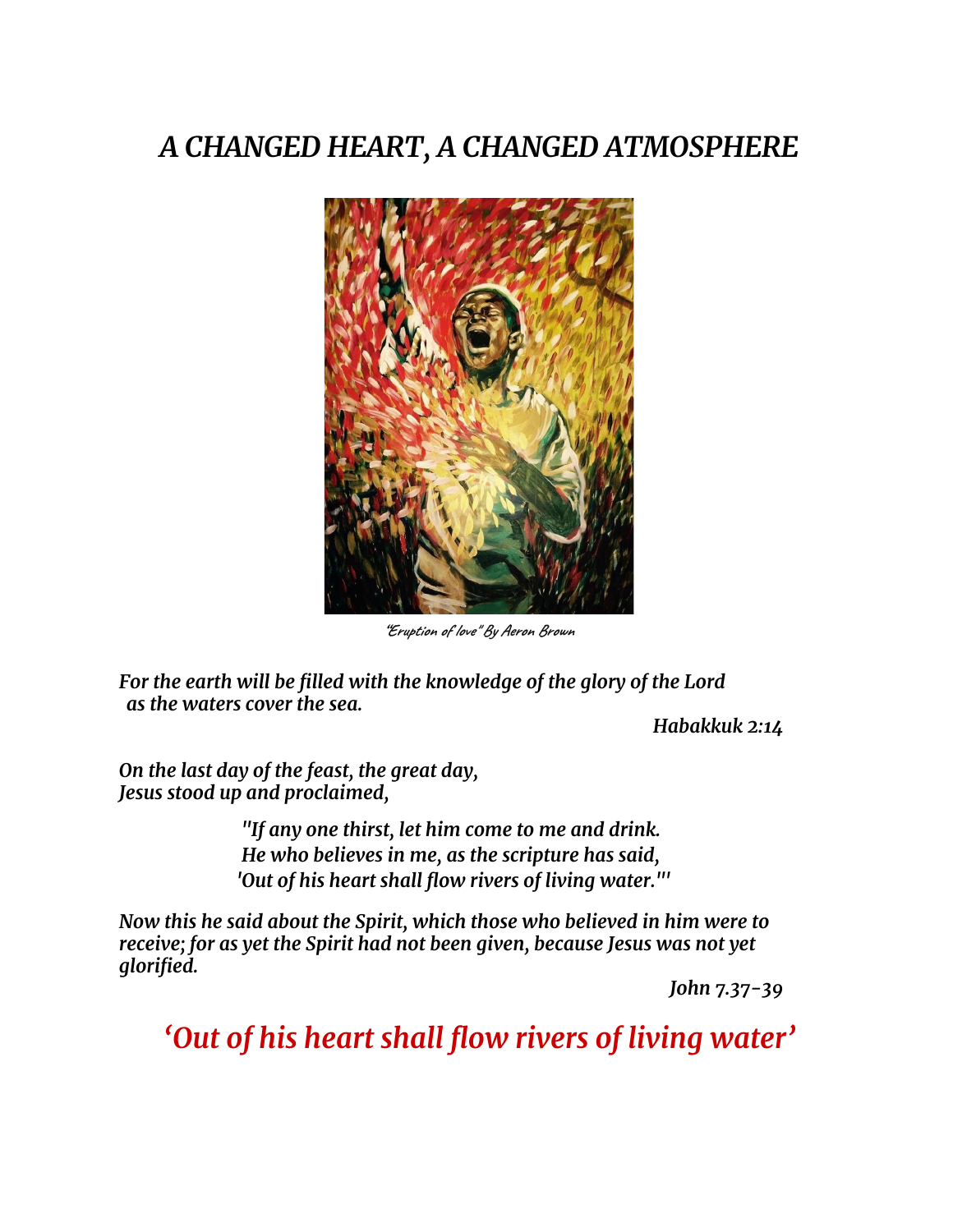One day those rivers will cover the earth with the knowledge of the glory of the Lord as the waters cover the sea.



But it begins with the heart - the inside of our life.

"*Cleanse the inside of the cup...."*

*"Give for alms such things as are within and behold all things are clean to you."*

*"Create in me a clean heart ... renew a right spirit within me."*

*"Behold, thou desirest truth in the inward being..."*

When the inner life is filled with the presence of God a miracle will follow in the outer life. We may not have halos around our heads ... our faces may not shine as Moses' did when he came down from Sinai...we probably won't look any different.

The difference on the outside of our lives will be a miracle which no one will connect with us at all: if the living God has indeed come to dwell in us - in our very flesh, the miracle will be that wherever we go as Christ's bond slaves the atmosphere will change.

Let me say it again.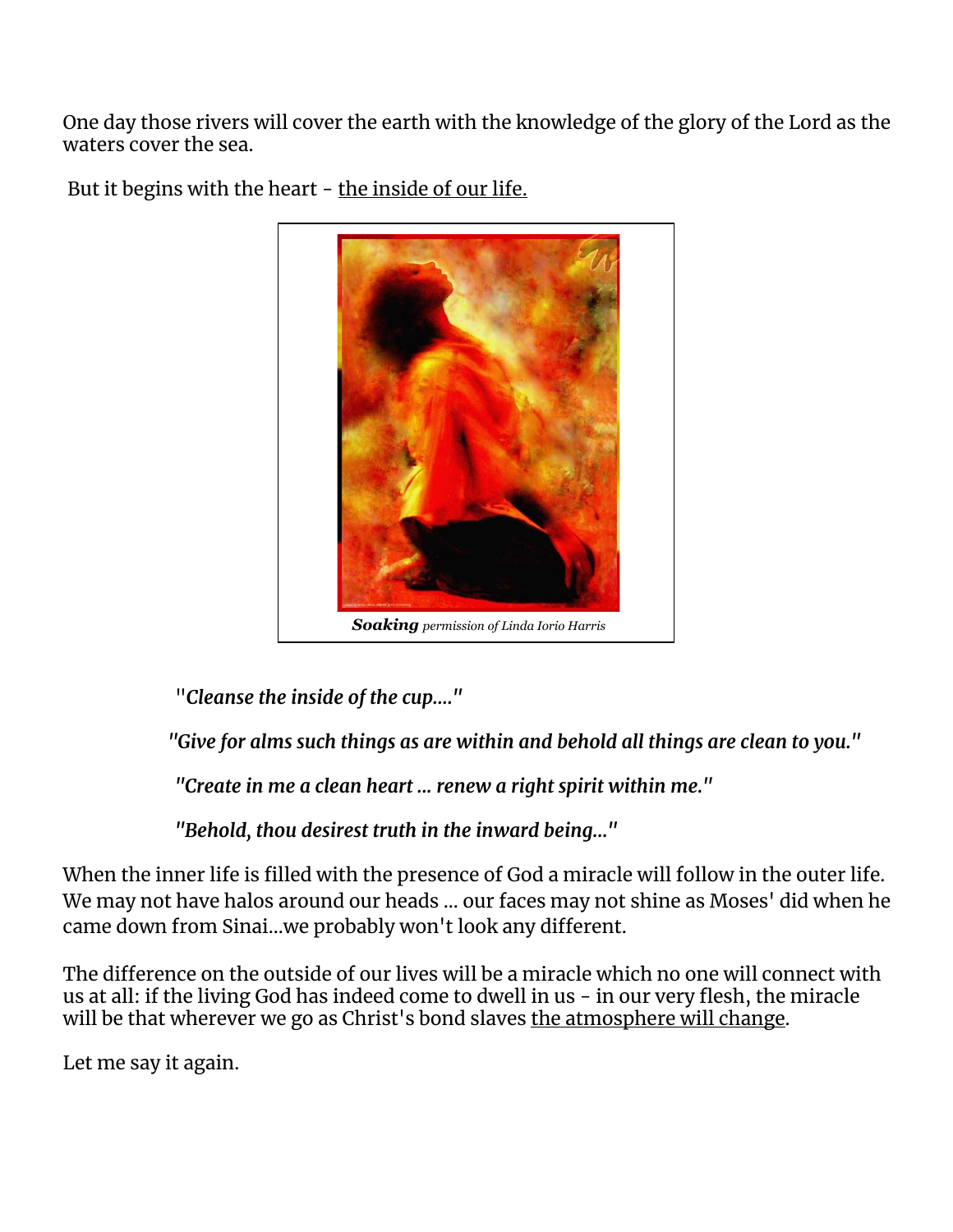**The proof that Jesus Christ lives in your heart is that wherever you go, without any conscious effort on your part, the atmosphere of the place where you are will change.**

- If the atmosphere of our inmost heart is mercy... the atmosphere that fills the rooms we inhabit will be mercy.

- If the atmosphere of our inmost heart is thanksgiving and praise to God... the glory of the Lord will fill the very air around us.

- If the atmosphere of our inmost heart is forgiveness... somehow the spaces around us will be flooded with the light of a divine welcome.

What else does Jesus mean when He says to as,

"*You are the salt of the earth ... you are the light of the world?"*

Your presence in this world literally brings into it the atmosphere of God.

*Mary took a pound of costly ointment of pure nard and anointed the feet of Jesus and wiped his feet with her hair; and the house was filled with the fragrance of the ointment.*

*John 12:3*

*But thanks be to God, who in Christ always leads us in triumph, and through us spreads the fragrance of the knowledge of him everywhere. For we are the aroma of Christ to God among those who are being saved and among those who are perishing, to one a fragrance from death to death, to the other a fragrance from life to life. Who is sufficient for these things?*

*II Corinthians 2:14-16*



This aroma that rises from the contrite heart and changes the surrounding atmosphere is far more significant than we may think at first glance.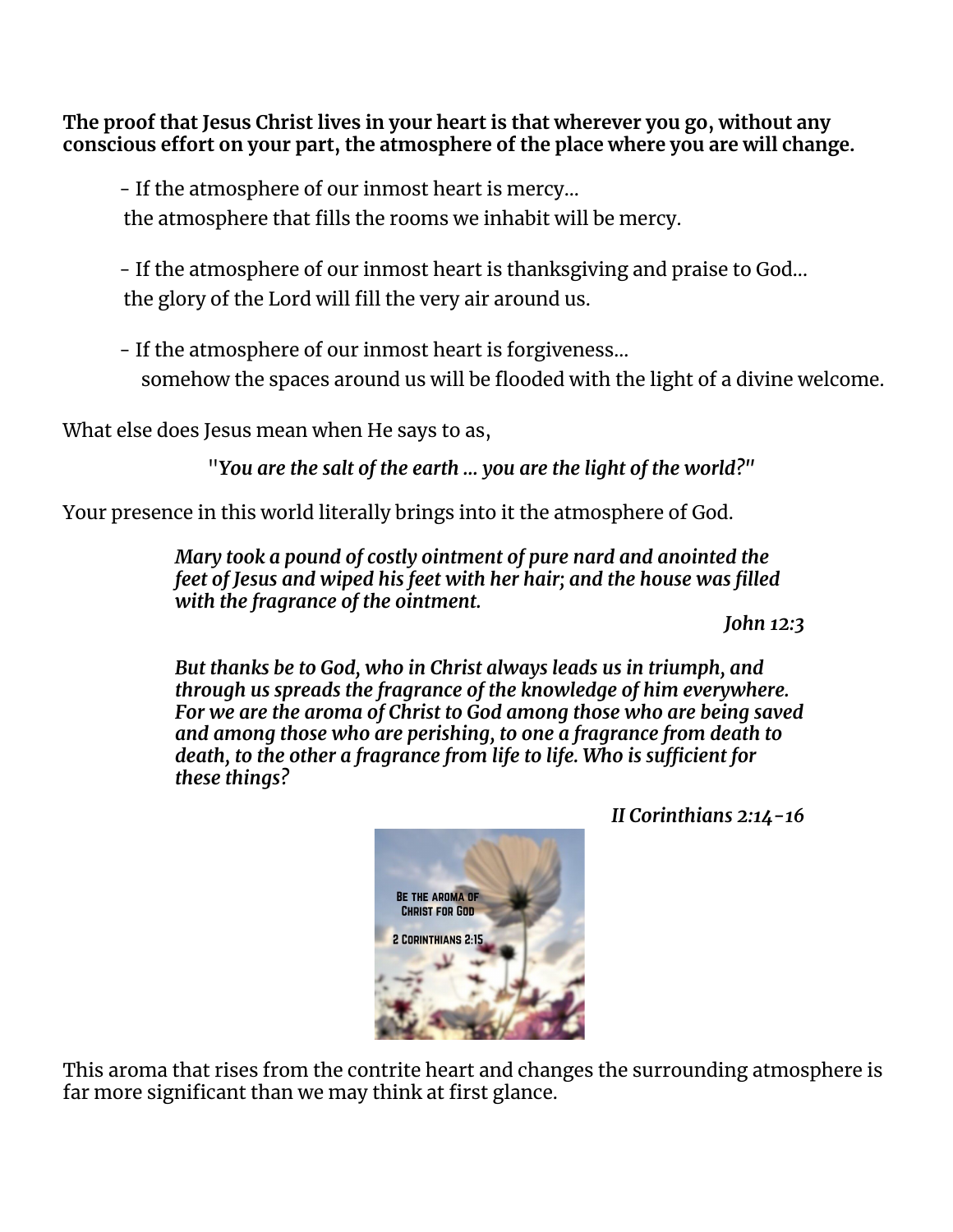For, until this happens, the atmosphere around us belongs to Satan. Satan is described in Ephesians as the Prince of the Power of the Air. He rules the human race by controlling the atmosphere in which we live by surrounding us with the atmosphere of

- delusion - half -truth - vanity - lies.

The atmosphere of this world is not neutral .... it's anti-God.

- God's sun rises every morning,

- The trees stretch their branches to His praise,
- The birds sing to His glory,
- The clouds do His bidding.

But the atmosphere that surrounds the men and women who inhabit God's glorious earth keeps saying ….. "There is no God." "God is a tyrant."

Among men…the earth *is not filled with* the knowledge of the glory of the Lord as the waters cover the sea.

Among men… the earth *is filled with* gross darkness concerning who God is.

*For behold, darkness shall cover the earth, and thick darkness the peoples; but the Lord will arise upon you, and his glory will be seen upon you. And nations shall come to your light, and kings to the brightness of your rising.*

*Isaiah 60:2-3*

One day this prophecy will be literally fulfilled in Jerusalem itself. But now it is already fulfilled in Zion, the church, in simple ways, in down-to-earth places.

There was a change in the atmosphere of a meeting we conducted in a nearby convalescent home for years. The change coincided with the appearance of a patient in a wheelchair who continuously overflows with gratitude for God's goodness. This man didn't come to change anything. He's not even aware that a change has taken place. But his simple honest open thankfulness for the goodness of Jesus has the effect of setting fire to our hearts. When we pray the Lord's Prayer his voice mounts as we get to "deliver us from evil." The walls almost shake. So a hole is blown in the anti-God atmosphere and amid all the noise, distraction, heat, and pain, the glory of God fills that room.

- You can almost see it.

- You can surely feel it.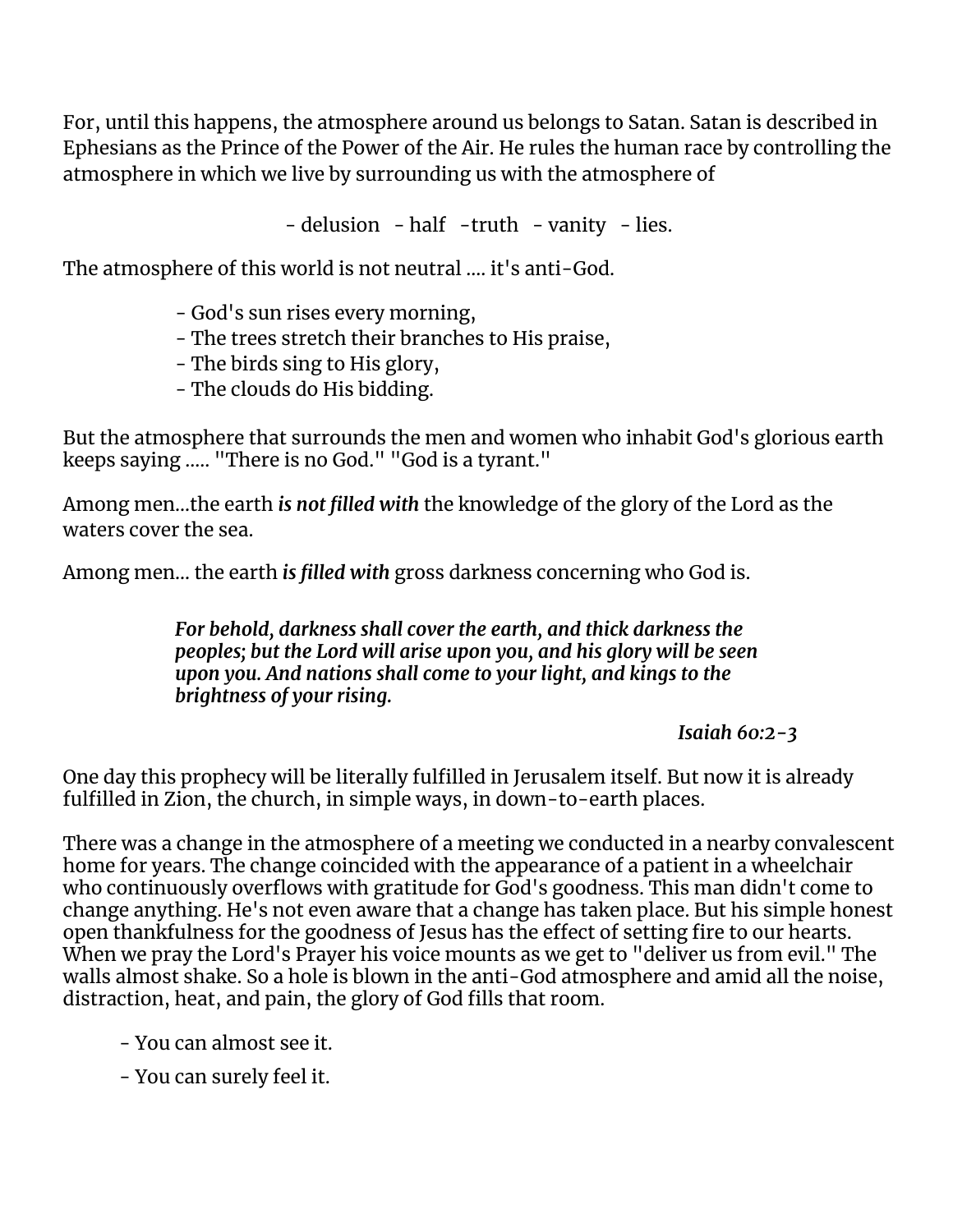This is what Jesus promised would be happening in every one of our lives...

That if our hearts are filled with the presence of Christ, burning with faith in Him, the anti-God atmosphere around us will be driven back and replaced with the presence of God.

> *"Behold, darkness shall cover the earth, and thick darkness the peoples; but the Lord will arise upon you, and his glory will be seen upon you. And nations shall come to your light, and kings to the brightness of your rising." Isaiah 60:2-3*

*On the last day of the feast, the great day, Jesus stood up and proclaimed, "If any one thirst, let him come to me and drink. He who believes in me, as the scripture has said, Out of his heart shall flow rivers of living water."' John 7:37-38*

Rivers of living water flowing out of your heart .... can you see them?

**No.**

Yet what changes they bring about!

The Spirit of God flooding a room, hovering above a gathering, coming down on a solitary soul in a torrent of life.

Where?

#### **From your heart!**

God flowing out of your heart and filling this room!



*Rivers of Living Water" Kathleen McGuf in Arts Alive*

# **Rivers of living water.**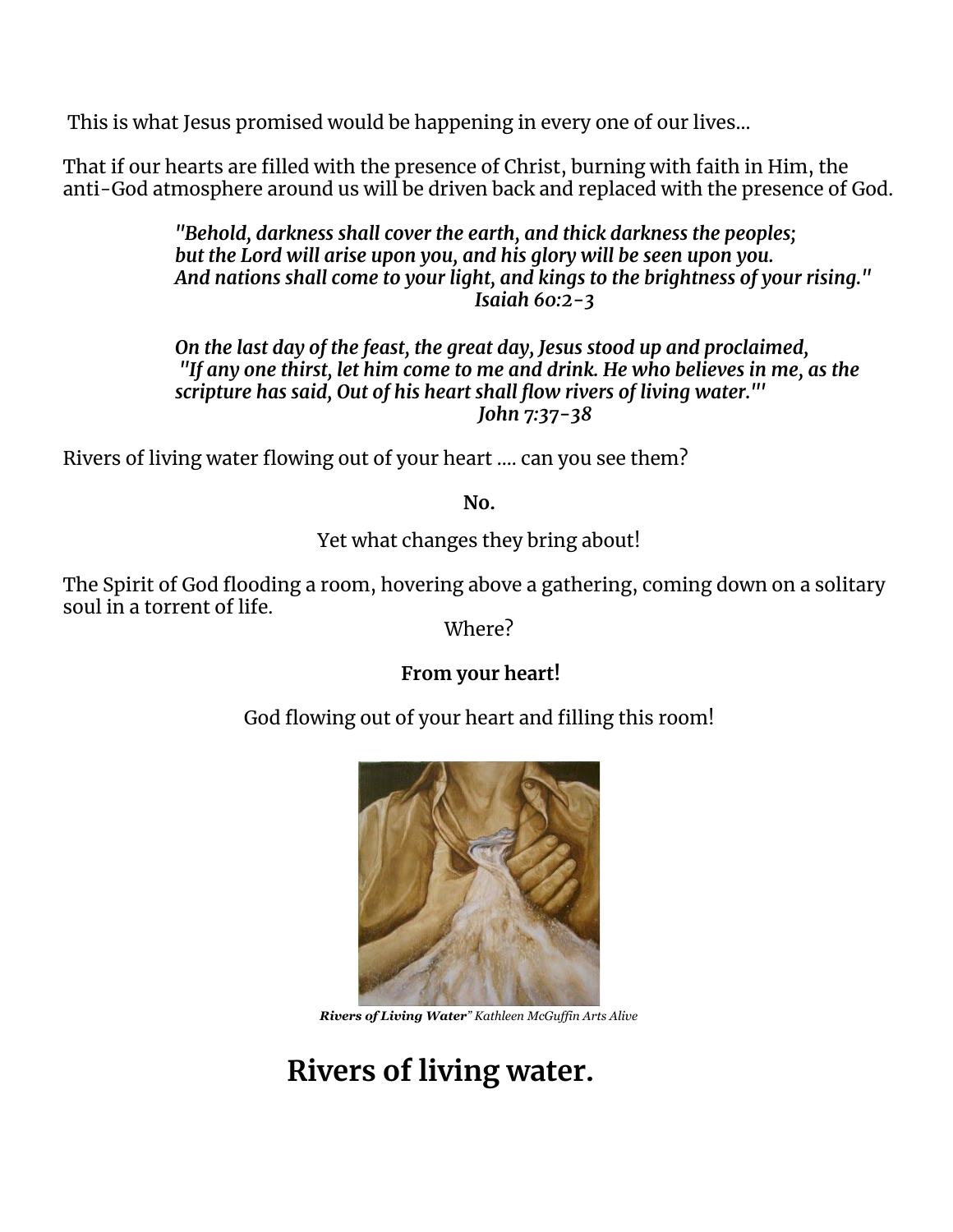Not one river but several.

- **-Rivers of forgiveness**
- **- Rivers of peace**
- **- Rivers of lovingkindness**
- **- Rivers of praise**

**1. If Jesus Christ lives in our hearts, our hearts are going to give forth a river of forgiveness.**



If we have been filled and changed by the forgiveness of the God who offered up His only begotten to cover our guilt, how can we not overflow with this forgiveness.

We become…

- Forbearing
- Generous
- Kind in our judgments
- Merciful

And this river of forgiveness flowing out of our hearts, fills the atmosphere around us, drives back the shadows of suspicion and hate, touches every life that has the slightest glimmer of God-hunger....they taste God's forgiveness, and are healed by it.

### 2. If Jesus Christ lives in our hearts, our hearts are going to give forth a river of peace.

He has come to us, breathed on us, and said, "Peace be with you." And in that peace we've been able to think clearly in the daytime and sleep well at night.How can this peace not overflow our hearts as a new attitude toward those around us?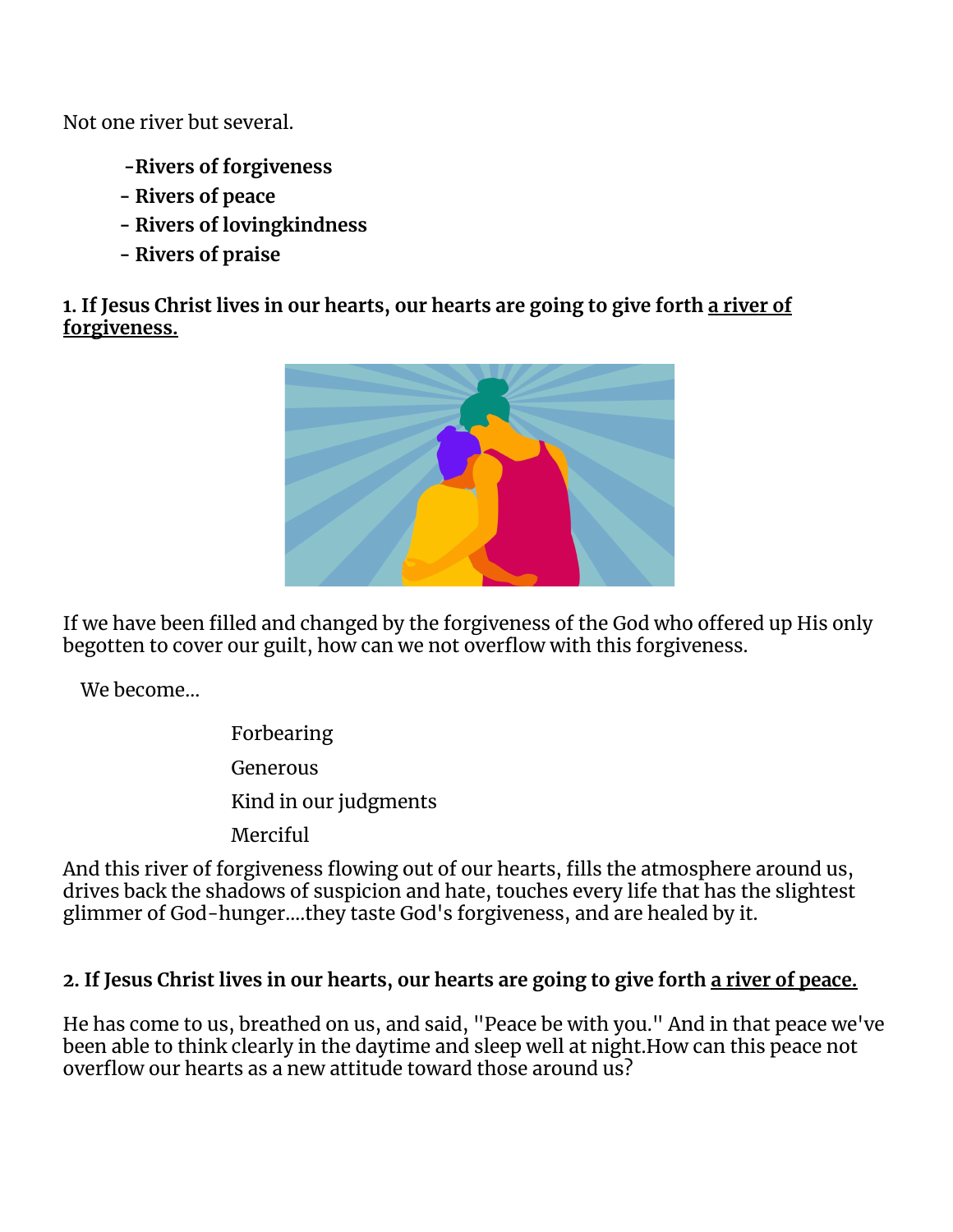## **He has given us His peace.**



**Rivers of Grace** Cynthia Christine Colors of Cynthia.com

Now we are no longer strife makers, but peace makers!

God's peace, flowing from our hearts,

- fills the atmosphere,

- drives back the clouds of strife,

- touches who have the slightest tenderness within their souls with healing.

**3. If Jesus Christ lives in our hearts, our hearts will give forth a river of lovingkindness.**



*...who crowneth thee with lovingkindness and tender mercies; who satisfieth thy mouth with good things; so that thy youth is renewed like the eagle's.*

*Psalm 103:4-5*

*Because thy lovingkindness is better than life, my lips shall praise thee.*

*Psalm 63:3*

It's much more than having nice things happen to us.

It's having God's kindness flooding our hearts to overflowing.

Out comes a river that wants to bless and give and share and do good.

It shows itself in deeds we do, but it also fills the atmosphere, drives back the gloom of despair, and touches the forgotten with hope.